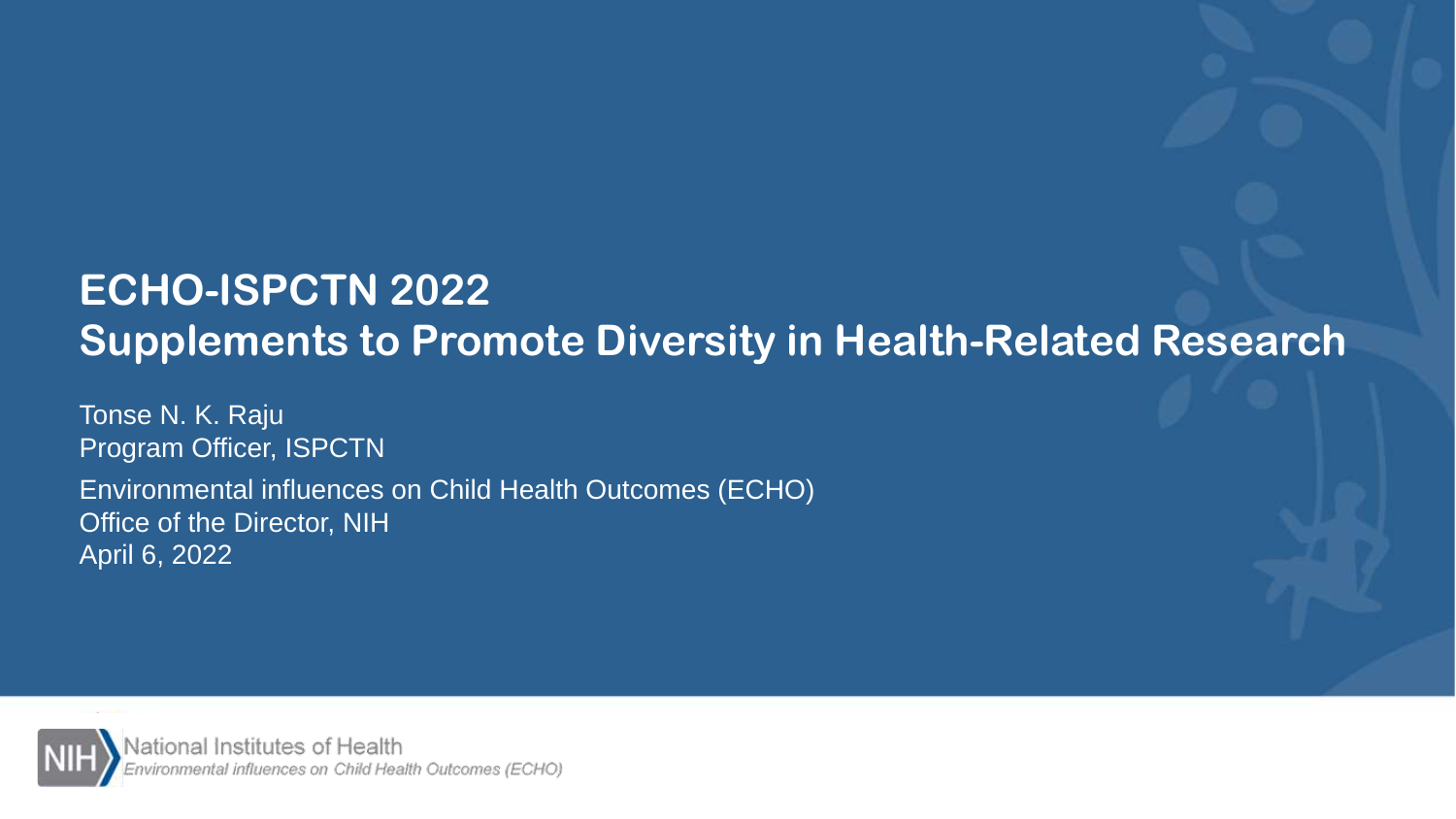## **ECHO ISPCTN Supplements to Promote Diversity 2022**

**Purpose**: The ECHO ISPCTN Office is committed to fostering a diverse workforce

**Opportunity:** See the announcement: [NOT-OD-22-077](https://grants.nih.gov/grants/guide/notice-files/NOT-OD-22-077.html) and the related [PA-21-071](https://grants.nih.gov/grants/guide/pa-files/PA-21-071.html)

**Eligibility**:

•

- Candidates from **high school** through **junior faculty** levels under the stipulations in PA 21-071.
- Eligible candidates include those from: underrepresented groups and disadvantaged backgrounds as defined by the NIH; or those with disabilities. Please [see the FAQs](https://www.nih.gov/sites/default/files/research-training/initiatives/echo/FAQ-V6-NOT-OD-22-077.pdf) for more information.

### **Research Topics**:

- •The projects must be **related** to the 5 essential components of the ECHO Program: •Pre-, peri-, and postnatal; Upper and lower airway; Obesity; Neurodevelopment; and Positive Health <https://www.nih.gov/echo/program-components>
	- No **new or independent** clinical trial is allowed; however, trials **related** to an ISPCTN-funded clinical study or trial that has been completed, or ongoing, or approved for launching are allowed.
- Some examples could include, but not limited to, secondary analysis of data resulting from planned, ongoing, or completed ISPCTN trials; or qualitative and quantitative studies to derive data supporting current or future trials in IDeA States.



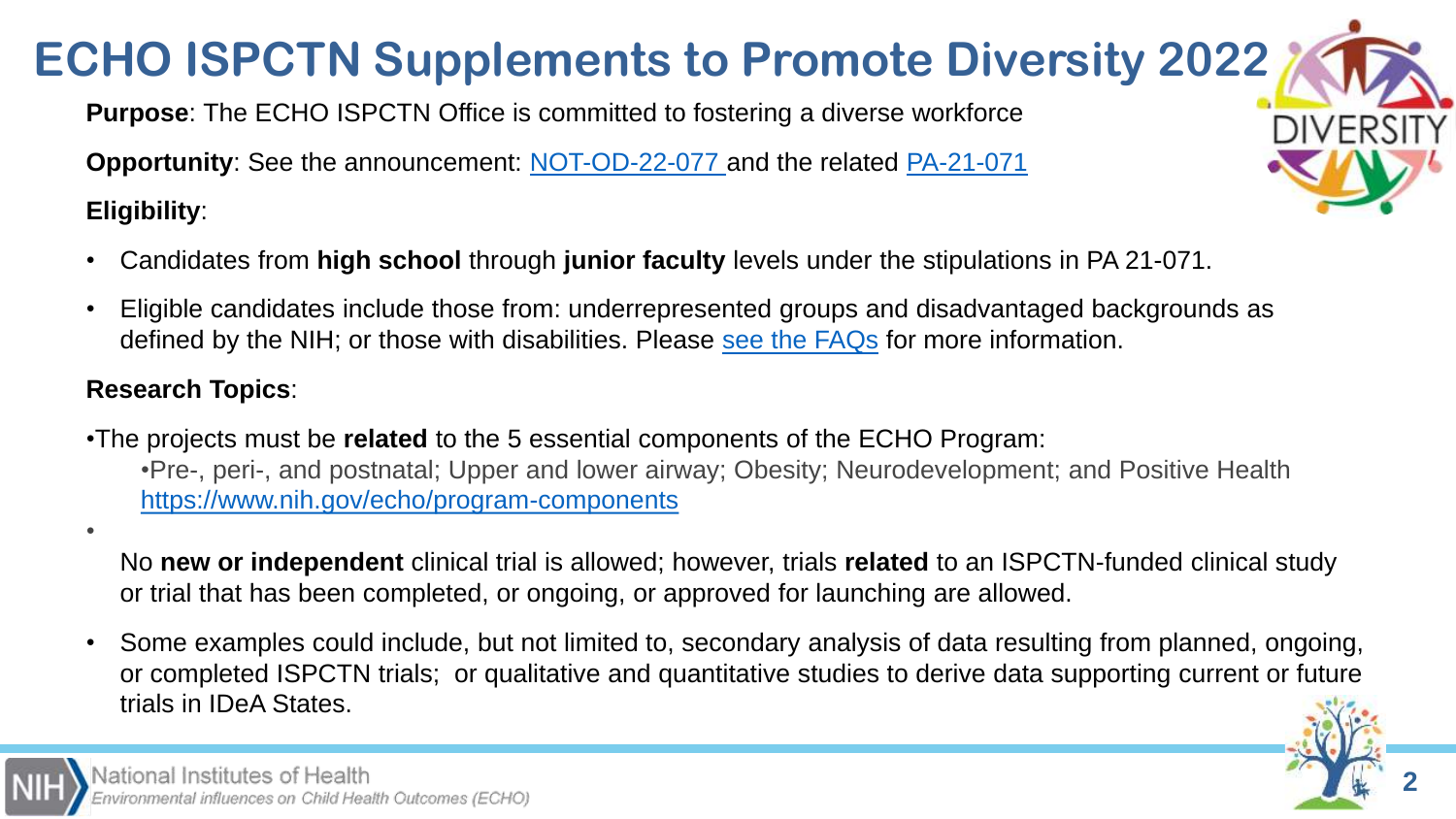### **ECHO-ISPCTN grant awardees will apply under stipulations in NOT-OD-22-077 and [PA-21-071](https://grants.nih.gov/grants/guide/pa-files/PA-21-071.html)**



### **Applications**:

- The following ECHO-ISPCTN Components can apply: ISPCTN clinical sites, DCOC.
- We will allow one application per parent award submitted by the site PI.
- The site contact PI applies on behalf of the candidate and submits it electronically through the institution's Authorized Organization Representative (AOR).
- The application must state the NOSI #: **NOT-OD-22-077** in the Agency Routing Identifier Field (Box 4B) of the SF 424 (R&R) Form. Without this information in Box 4B, the application will not be considered for this initiative.
- The ECHO Program Office will not consider applications that fail to meet all terms of this Notice.

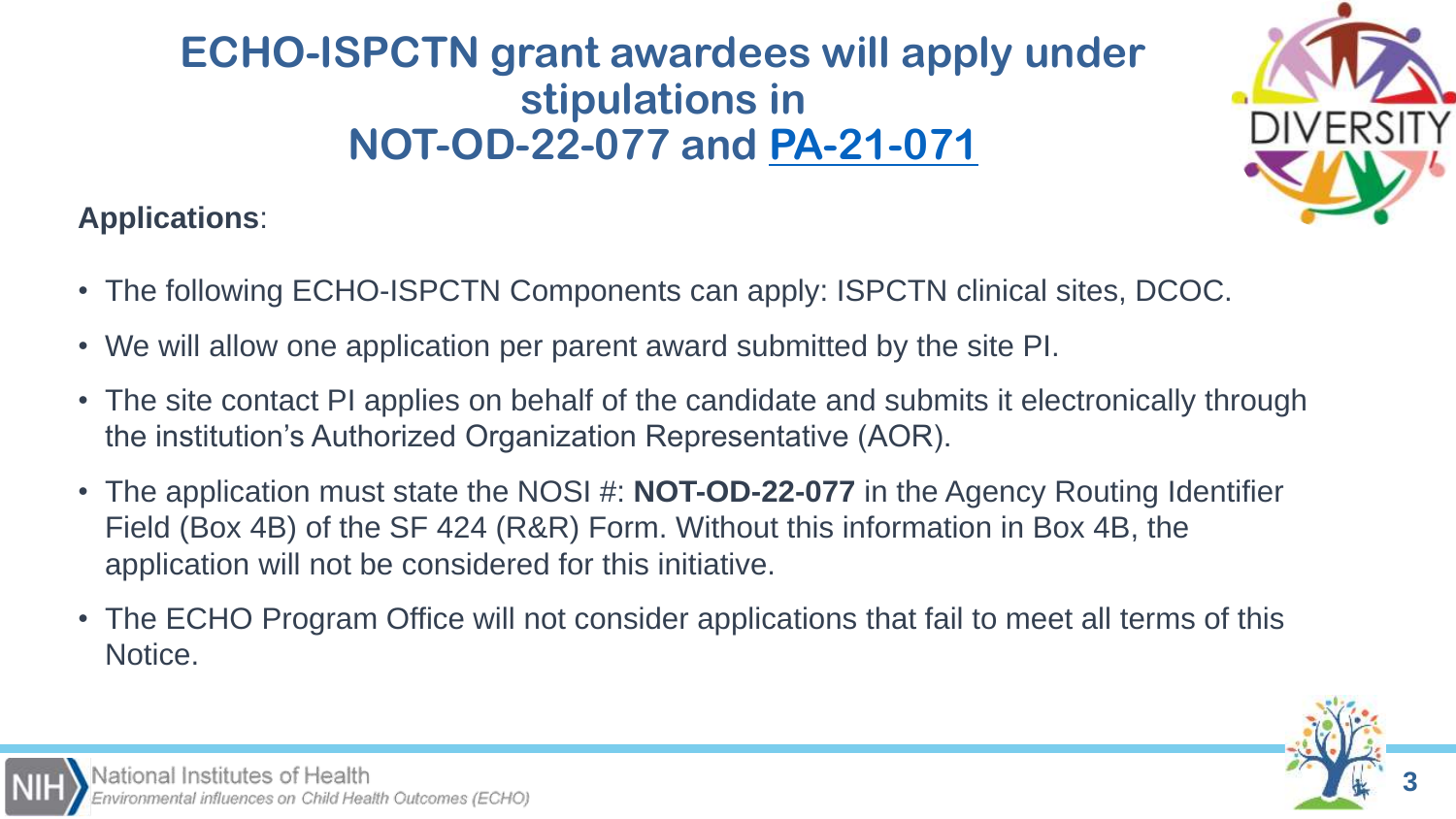# **Evaluation, Key Dates, and NIH Contact**



**4**

#### **Evaluation**

ECHO Program Office will evaluate applications based on 1) the candidate, 2) the mentorship and training plan, and 3) the research proposal

**Key Dates:**

**Earliest allowable application submission date: March 4, 2022**

**Recommended date for submitting a letter of intent: May 9, 2022**

**Application Due Date (deadline): May 23, 2022, 5:00 PM, @ Applicant Organization's time zone**

**Earliest Research Start Date: September 1, 2022**

**Contact:** Tonse Raju, [tonse.raju@nih.gov](mailto:tonse.raju@nih.gov)

**Please remember the old dictum**: *If you don't apply, the chances of getting funded is zero…*